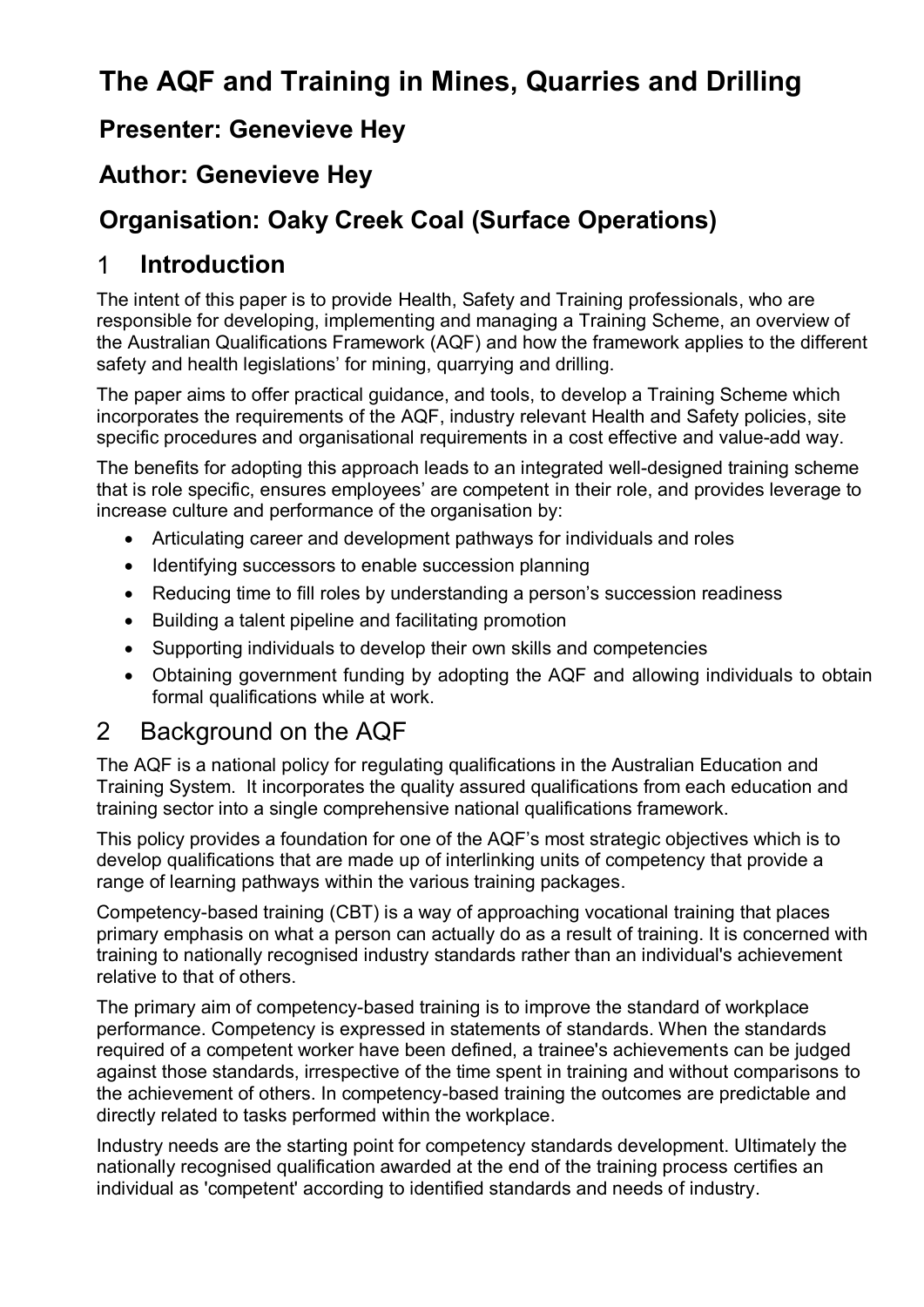# **3 Applying the AQF to Legislation**

Safety and Health legislation, that applies to mining, quarrying and drilling, generally require training to be conducted in a manner that is consistent with the structure provided by the AQF as per *Table 3.1.*

| <b>Coal Mining</b>                                                                                                                                                                                                                                                                                                                                                                                                                                                                                              |                                                                                                                                                                                                                                                                                                                                                                                                                                                                                                                                                                               |
|-----------------------------------------------------------------------------------------------------------------------------------------------------------------------------------------------------------------------------------------------------------------------------------------------------------------------------------------------------------------------------------------------------------------------------------------------------------------------------------------------------------------|-------------------------------------------------------------------------------------------------------------------------------------------------------------------------------------------------------------------------------------------------------------------------------------------------------------------------------------------------------------------------------------------------------------------------------------------------------------------------------------------------------------------------------------------------------------------------------|
| Section 82(e) of the Coal Mining Safety and<br>Health Regulation 2001 describes the need for a<br>coal mine's Training Scheme to establish a<br>training program to meet the training needs<br>using the endorsed components of the coal<br>industry training package that are relevant for<br>training and assessment of the mine's coal mine<br>workers.                                                                                                                                                      | <b>Endorsed</b> refers to the units of competency that<br>make up the RII Training Package.<br>Coal industry training package is referring to<br>the Resource and Infrastructure Industry (RII)<br>Training Package developed by SkillsDMC who<br>is the National Industry Skills Council for the<br>Resources and Infrastructure industries.                                                                                                                                                                                                                                 |
| <b>Metalliferous Mining and Quarrying (Extractive)</b>                                                                                                                                                                                                                                                                                                                                                                                                                                                          |                                                                                                                                                                                                                                                                                                                                                                                                                                                                                                                                                                               |
| Section 93 of the Mining and Quarrying Safety<br>and Health Regulation 2001 requires the site<br>senior executive to ensure that each worker is<br>trained and periodically assessed, to ensure the<br>worker has adequate knowledge and<br>understanding of processes, material and plant<br>to be used for the worker's duties.                                                                                                                                                                               | Although the RII Training Package and its<br>associated units of competency are not directly<br>referred to; quarrying is one of the five industry<br>sectors covered by the RII Training Package;<br>therefore it is good practice to use the<br>framework it provides.                                                                                                                                                                                                                                                                                                      |
| Petroleum and Gas - Drilling and Well Services                                                                                                                                                                                                                                                                                                                                                                                                                                                                  |                                                                                                                                                                                                                                                                                                                                                                                                                                                                                                                                                                               |
| Section 674 of the Petroleum and Gas<br>(Production and Safety) Act 2004 requires the<br>operator of operating plant to have a Safety<br>Management Plan (SMP).<br>Section 675(g) and (h) refer to the requirement<br>to conduct a training needs analysis for all<br>workers; and the establishment of a training and<br>supervision program as part of the SMP.<br>The Petroleum and Gas Inspectorate has<br>released a Competency Standard for Petroleum<br>and Gas Well Drilling and Well Servicing (2014). | The Competency standard applies to all<br>operators of drilling operating plant that drills<br>prescribed wells as defined in the Act<br>(Queensland Government 2004, Schedule 12);<br>and in accordance with section 54AA of the<br>Petroleum and Gas (Production and Safety)<br>Regulation 2004, the operator of operating plant<br>must ensure that each person on the drilling or<br>well servicing operating plant meets the<br>requirements of the person's position under the<br>Competency Standard for Petroleum and Gas<br>Well Drilling and Well Servicing (2014). |
| Coal mining-coal seam gas operating plant                                                                                                                                                                                                                                                                                                                                                                                                                                                                       |                                                                                                                                                                                                                                                                                                                                                                                                                                                                                                                                                                               |
| Section 671, ss. 2 of the Petroleum and Gas<br>(Production and Safety) Act 2004 states that the<br>operator of coal mining-coal seam gas operating<br>plant is the site senior executive appointed<br>under the Coal Mining Safety and Health Act as<br>per section 673, ss. 2 of the Petroleum and Gas<br>(Production and Safety) Act 2004.                                                                                                                                                                    | For site senior executives of a coal mine that<br>has overlapping petroleum tenures, the<br>Petroleum and Gas (Production and Safety) Act<br>and Regulation applies to your operation.<br>Therefore, workers conducting drilling or<br>performing well services work on your site must<br>comply with the competency standard for<br>Petroleum and Gas Well Drilling and Well<br>Servicing (2014).                                                                                                                                                                            |

*Table 3-1 – Overview of Legislation*

SkillsDMC is the National Industry Skills Council for the mining, civil infrastructure, quarrying and drilling industry sectors. The role of SkillsDMC is to consult with industry stakeholders to decide on qualifications and identify each sector's ever changing skill requirements which in turn facilitates the continuous improvement of the qualifications, units of competency and skill sets contained within the RII Training Package.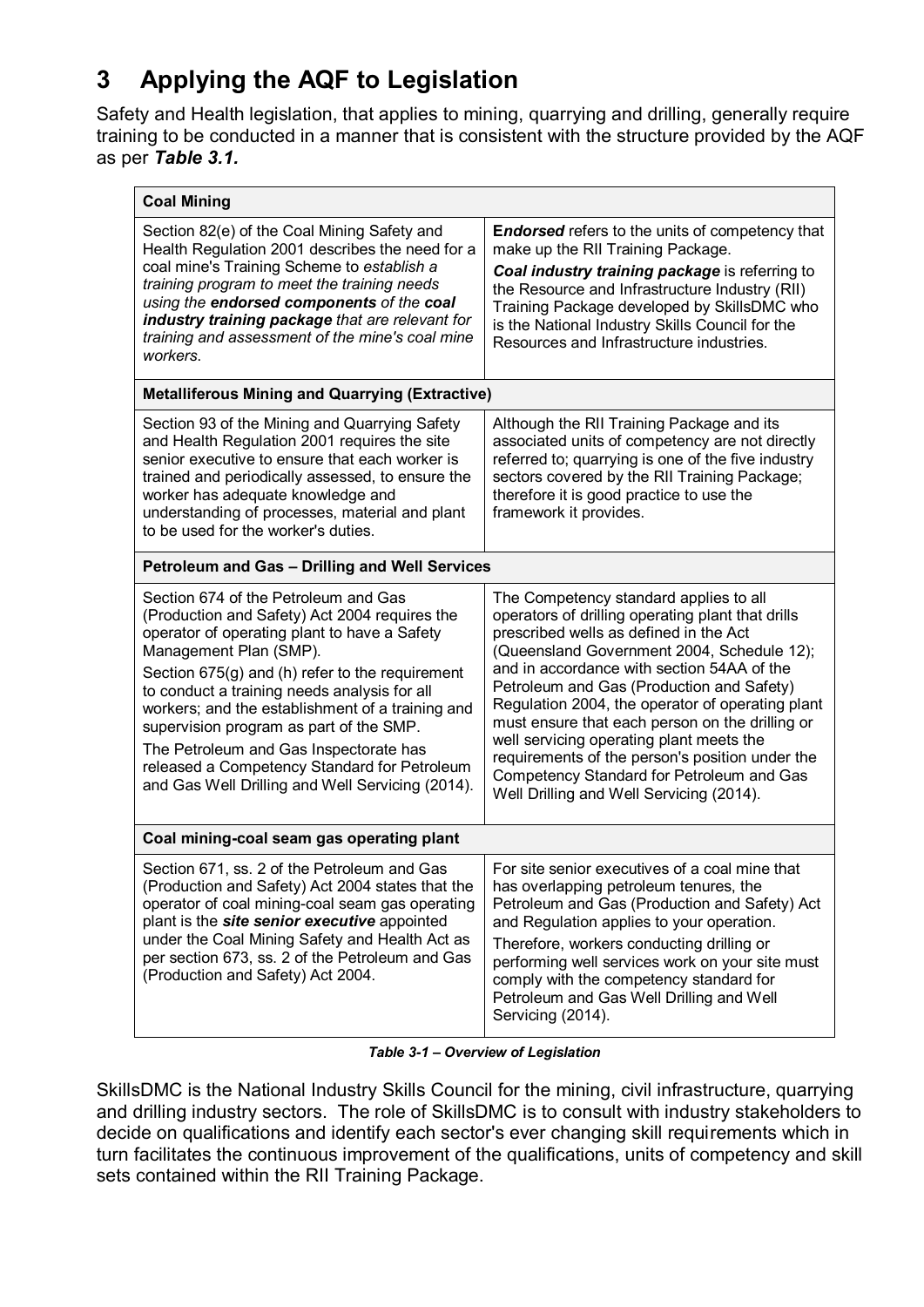The AQF provides **minimum** standards of qualification for each level of mining, quarrying and drilling organisations through the application of the Resource and Infrastructure Industry Training Package; and each level of the AQF is commensurate with the level of supervision required and the level of responsibility associated with the position.

**Table 3.2** provides an overview of some of the different AQF levels and how they generally align to an organisation.

| <b>AQF Level</b>             | <b>Description</b>                                                                                                                                                                                                                                                                                    |
|------------------------------|-------------------------------------------------------------------------------------------------------------------------------------------------------------------------------------------------------------------------------------------------------------------------------------------------------|
| Level 1: Certificate I       | Entry level qualification which provides a pathway into Certificate II and III<br>qualifications. Generally gained at high school. Workers at this level must be fully<br>supervised in all areas.                                                                                                    |
| Level 2: Certificate II      | Generally reflects an entry level operational worker performing work under<br>supervision.                                                                                                                                                                                                            |
| Level 3: Certificate III     | Generally reflects operational workers working as trades persons and production<br>operators under limited supervision.                                                                                                                                                                               |
| Level 4: Certificate IV      | Supervisors or advanced operators/trades persons who have responsibility for<br>the quality and quantity of work performed within their area of responsibility.                                                                                                                                       |
| Level 5: Diploma             | Departmental or line managers or superintendents who can demonstrate the<br>application of a broad range of technical, managerial, coordination and planning on<br>the job.                                                                                                                           |
| Level 6: Advanced<br>Diploma | Minimum requirement for mine managers who are required to initiate solutions to<br>technical problems, plan strategically and be responsible for the overall business.                                                                                                                                |
| Level 7: Bachelor<br>Degree  | Provides the knowledge and skills to demonstrate autonomy, well developed<br>judgement and responsibility in contexts that require self-directed work within broad<br>parameters and the ability to provide specialist advice and is often the desired level<br>qualification for professional roles. |

*Table 3-2 – Overview of the AQF levels and how they generally align to an organisation*

It should be noted that there are some subtle differences between the requirements for surface and underground operational coal mine workers; and between the requirements for supervisors in accordance with the Coal Mining Safety and Health Advisory Committee and the level of qualification recommended for supervisors by the AQF.

For example, most surface operational competencies AQF level 3 units of competency and the majority of underground operational competencies are AQF level 2. In addition, *Appendix A* demonstrates that the AQF recommends a level 4 qualification for supervisors; however the units of competency required by the Coal Mining Safety and Health Advisory Committee for supervisors are AQF level 3 eg. RIICOM301 Communicate information.

The indicative AQF level associated with specific units of competency is identified by the unit code. *Table 3.3* provides an example for *RIIMPO305D Conduct stockpile dozer operations* which is an AQF level 3 unit of competency:

| <b>Unit Code Parts</b>             | <b>Identifies</b>   | <b>Example and Description of Unit Code Parts</b> |                                                          |  |
|------------------------------------|---------------------|---------------------------------------------------|----------------------------------------------------------|--|
| 1 <sup>st</sup> 3 alpha characters | Training<br>Package | RII                                               | Resource and Infrastructure Industry Training<br>Package |  |
| $2^{nd}$ 3 alpha characters        | Competency<br>Field | <b>MPO</b>                                        | <b>Mobile Plant Operations</b>                           |  |
| 1 <sup>st</sup> numeric character  | <b>AQF Level</b>    | 3                                                 | <b>AQF Level III unit of competency</b>                  |  |
| Next 2 numeric characters          | Order of Unit       | 05                                                | the 5th unit in the MPO competency field                 |  |
| Alpha suffix                       | Version             | D                                                 | The version of the unit                                  |  |

*Table 3-3 - Meaning of each part of a unit of competencies code*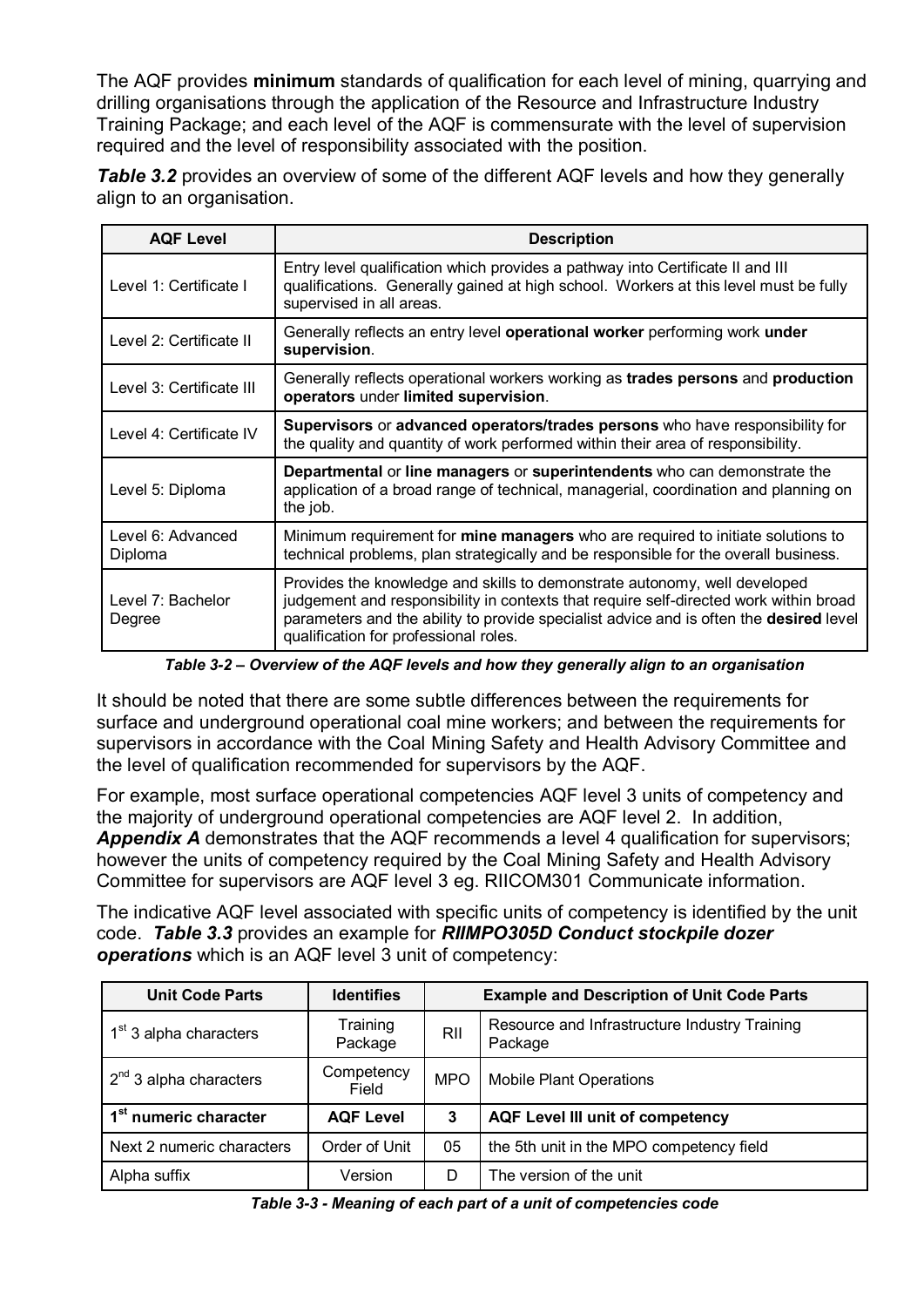## **4 How to develop a Training Scheme**

A Training Scheme must reflect the competency requirements of each level of the organisational chart and the varying levels of responsibility and authority associated with each role. It must provide for every stage of employment from recruitment ie. competency requirements should be documented in position descriptions; to induction and ideally it should provide a pathway for workers to progress from operator, to supervisor, all the way up to site senior executive.

The training pathway should commence from induction. Site specific induction programs, depending on industry sector, can be mapped to accredited qualifications from the RII Training Package such as:

- Certificate II in Surface Extraction ie. coal or metalliferous mining and quarries
- Certificate II in Resource Processing ie. coal or metalliferous mining
- Certificate II in Drilling Operations.

It is a goal of the Federal Government, through the implementation of the AQF, for people to obtain formal qualifications at work; as a result, there is government funding available to subsidise this process. Accreditation for the programs can be achieved by forming a partnership with a Registered Training Organisation (RTO).

The benefits of mapping your site induction process to accredited qualifications are:

- The mandatory competency required by all coal mine workers in QLD is included
- Each area of competency that makes up the Standard 11 Induction is covered
- A robust framework for an effective induction program is provided.

In addition, the Training Scheme must provide the competency requirements of each position listed in the site's management structure, including the site senior executive / superintendents.

Superintendents in the structure will oversee supervisors who will in turn have members of the general workforce reporting to them. Each person therefore requires certain competencies to enable them to manage their work according to their level of responsibility.

**Table 4.1** illustrates the correlation between the competency's key area of focus and the level of responsibility associated with each role in a site's organisational structure.

| <b>Position</b>                           | <b>AQF Level</b>                | <b>Competencies Key Focus</b> | <b>Level of Responsibility</b>                                                       |
|-------------------------------------------|---------------------------------|-------------------------------|--------------------------------------------------------------------------------------|
| Mine Manager, Executive<br>Safety Manager | Level 6<br>Adv. Dip             | Establish and maintain        | Ultimate responsibility for establishing how<br>the work is planned/carried out      |
| Superintendent, Line<br>Manager           | Level 5<br>Diploma              | Implement                     | Communicate the plan with action taken on<br>variances or deviations                 |
| Supervisor                                | Level 4<br>Cert IV              | Apply and monitor             | Transfer the plan into action (apply) and<br>prevent deviation of the plan (monitor) |
| Operator                                  | Levels $2 & 3$<br>Cert II & III | Conduct                       | Conduct the work and consistently deliver<br>results against the plan                |

*Table 4-1 –The correlation between the competencies key focus and the level of responsibility for each role*

*Table 4.2* provides an example of how this process can be applied to selecting the competencies required by those at each level of a mine's organisational structure to manage a particular task. Managing and working on stockpiles is used in this example.

| <b>Position</b>          | <b>AQF Level</b> | Competency                                                       |
|--------------------------|------------------|------------------------------------------------------------------|
| Mine Manager             | Level 6          | RIISRM601 Establish and maintain the stockpile management system |
| Superintendent, Line Mgr | Level 5          | RIISRM501 Implement the stockpile management plan                |
| Supervisor               | Level 4          | RIISRM401 Apply and monitor the site stockpile management plan   |
| Operator                 | Level 3          | RIIMPO305 Conduct stockpile dozer operations                     |

*Table 4-2 –Competencies required by each position in the mine's structure to manage stockpile operations*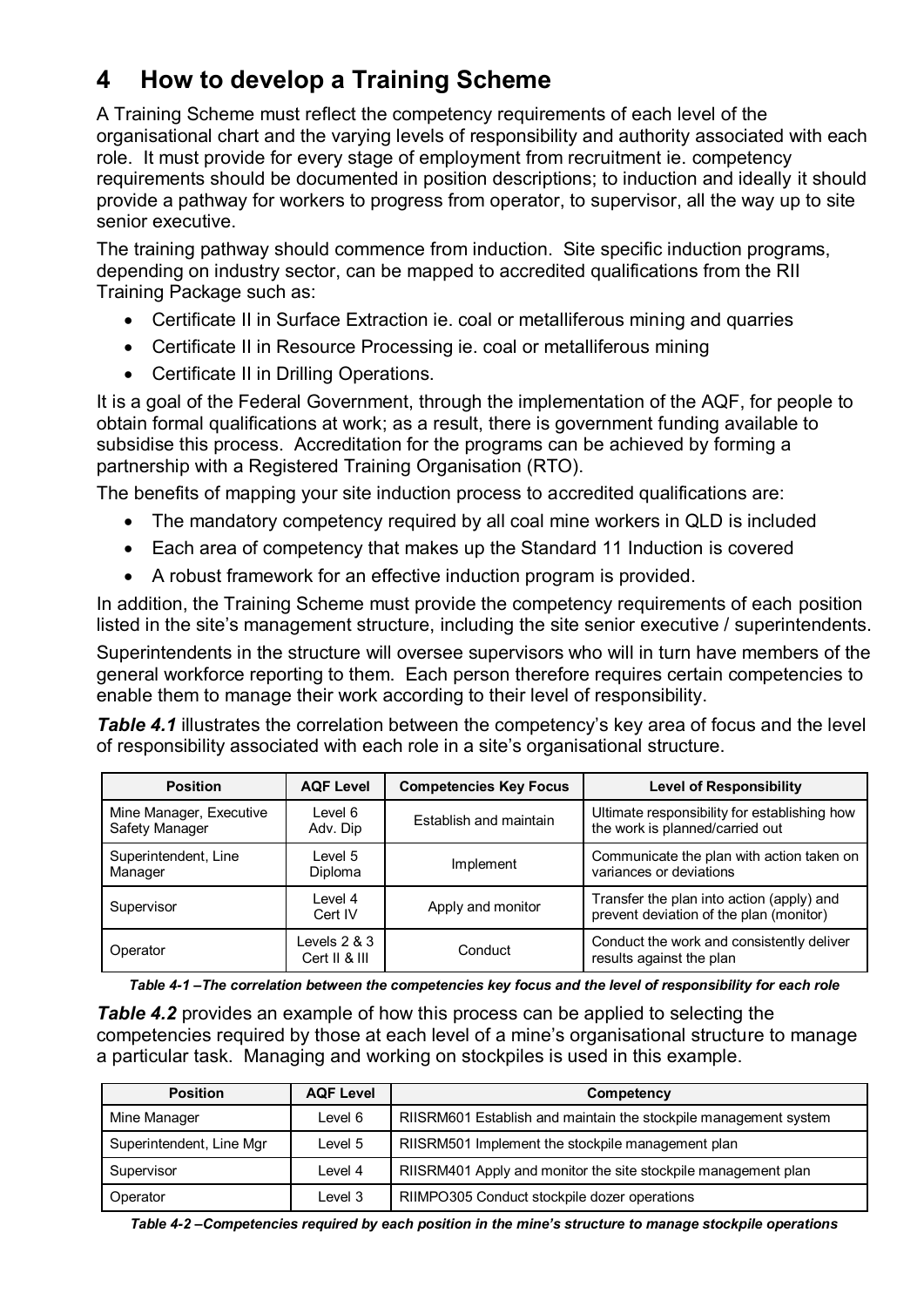## **5 Developing a Training Scheme for a Coal Mine**

Generally speaking, workers at Queensland coal mines fall into one of the following two groups *(and there is nothing wrong with this)*:

- They have worked their way up the ranks at the mine for a period of time and hold relevant units of competency; but no formal qualifications; or
- They have been employed by the mine as supervisors or senior position holders and hold relevant formal qualifications; but not all of the required units of competency

Alignment of the site's positions and Training Needs Analysis (TNA) to the AQF provides an avenue for all employees to gain formal qualifications and the required units of competency. A typical example of how to align each level of the mine's structure to the appropriate level of the AQF is shown in *Appendix A.*

The first step in developing a Training Scheme for a coal mine is to identify the operational departments within the mine and the units of competency associated with the work overseen and undertaken by each department which forms the framework for the TNA.

For example, *Table 5.1* describes departmental areas of responsibility for the surface coal mine shown in *Appendix A*:

| <b>Department</b>            | Area of responsibility                                                                                                                                                                    |
|------------------------------|-------------------------------------------------------------------------------------------------------------------------------------------------------------------------------------------|
| EPC & MDL Projects           | Exploration drilling on leases not currently used for active mining activities. Includes the<br>management of a small contractor workforce.                                               |
| Surface Drilling             | Exploration drilling in active mining areas and production drilling for the de-gasification of<br>underground mining areas. Includes the management of a large contractor workforce.      |
| Surface Department           | Maintenance of roads, water and gas infrastructure. Rehabilitation of old pits. Overseeing reject<br>haulage and construction projects such as tailings dams. Large contractor workforce. |
| Health, Safety &<br>Training | Development, implementation and continuous improvement of the site's SHMS, Training,<br>Emergency Preparedness and Risk Management processes.                                             |
| Coal Quality &<br>Logistics  | Monitoring coal quality and stocks to meet corporate and customer requirements.                                                                                                           |
| CHPP / Production            | Management of the CHPP, stockpiles and associated processes.                                                                                                                              |
| Maintenance &<br>Engineering | Management of the site's Maintenance Schedule, shutdowns and structural integrity processes.<br>Includes the management of contractors for shutdowns and projects.                        |

*Table 5-1 –Summary of the departments and their responsibilities*

The Coal Mining Safety and Health Act and Regulation define the statutory positions required by a mine site. The statutory positions will be included in the relevant operational department; and the competencies required for these statutory position holders prescribed by the Coal Mining Safety and Health Advisory Committee must be included in the TNA.

As with everything in mining; training and competency is all about managing risk. Therefore the next step in the process of developing the Training Scheme is to identify the site's principal hazards.

Once these hazards have been identified, a senior position holder in the management structure must be allocated as an "owner" of the hazard and its associated critical controls.

For example, a common principal hazard on most mine sites is associated with mobile equipment interactions. The operational department that is responsible for this principal hazard in the organisation shown in *Table 5.1* and *Appendix A* is the Surface Department which is overseen by the Surface Superintendent who is also a senior position holder in the mine's management structure. The Open Cut Examiners are also members of the Surface Department.

In order to manage their principal hazards effectively, senior position holders must hold the required competencies.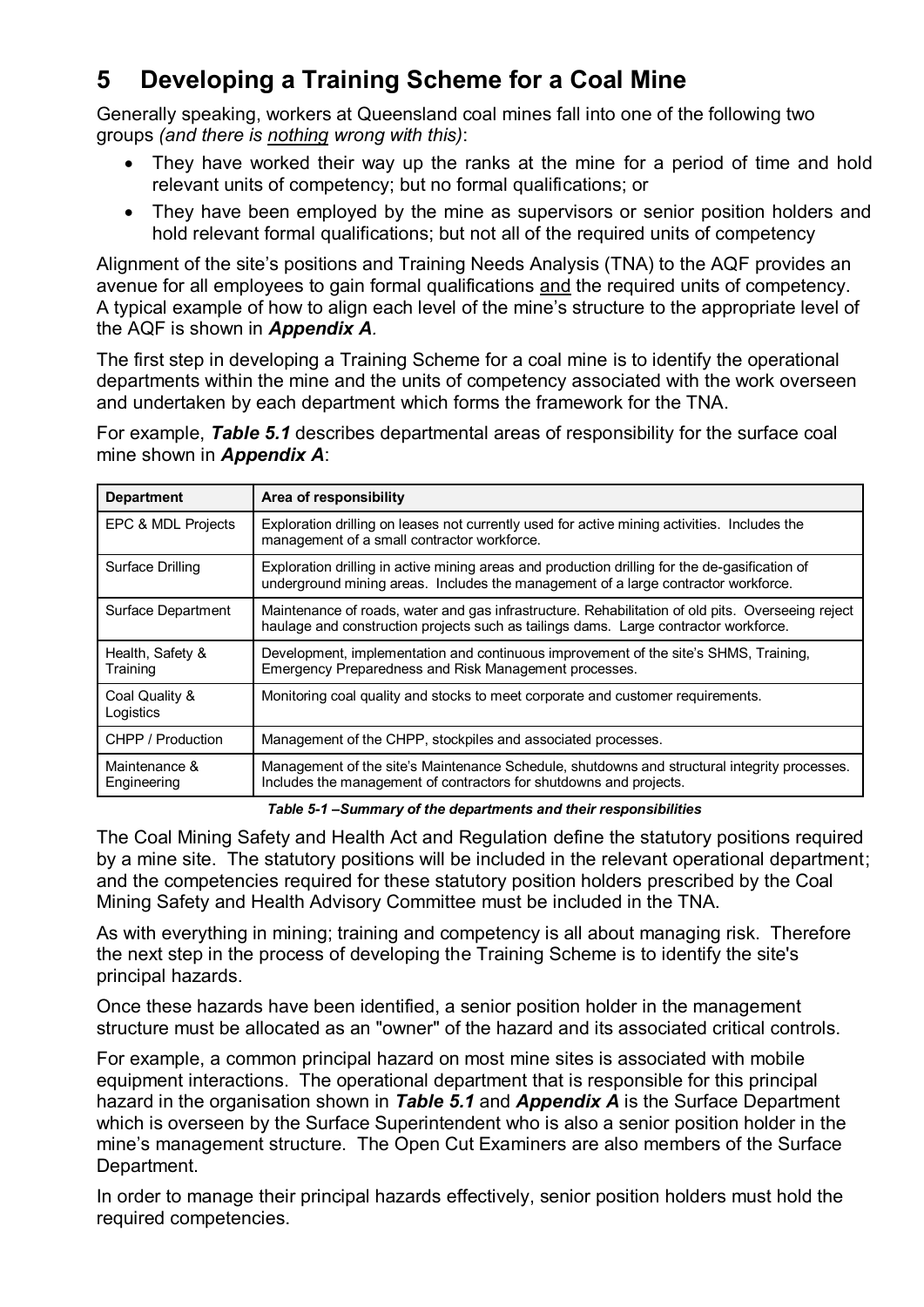*Table* 5.2 provides an example of how the positions in the Surface Department can identify and align competencies associated with mobile plant and equipment to the AQF in order to manage the mobile equipment interaction principal hazard effectively.

| <b>Position</b>          | <b>AQF Level</b> | Competency                                                                                                                          |
|--------------------------|------------------|-------------------------------------------------------------------------------------------------------------------------------------|
| Surface Superintendent   | Level 5          | RIIMPO502D Manage the interaction of heavy & light vehicles & mining<br>equipment                                                   |
| Surface Supervisor / OCE | Level 4          | RIIMPO403D Monitor interaction of heavy and light vehicles and mining<br>equipment                                                  |
| Surface workers          | Level 3          | Hold the units of competency associated with the work and the equipment<br>they operate such as RIIMPO310 Conduct grader operations |

*Table 5-2 –Summary of competencies for each position*

As with all the units of competency that make up the RII Training Package, *RIIMPO403* forms part of a formal qualification. In this example, this unit of competency is included in Certificate IV in Surface Coal Mining (Open Cut Examiner).

The next and final step is to identify the units of competency associated with the work. Operational workers in the Surface Department should hold units of competency that are associated with the work they perform and the equipment they operate such as *RIIMPO310 Conduct grader operations*.

This principle should be applied to all other departments in order to develop a role specific TNA for your site.

Once the department's roles, and their associated units of competency, have been identified you will often find that the units of competency grouped together will almost (but not quite) make up a position specific formal qualification from the RII Training Package.

*Table 5.3* provides an example of how the Mine Manager's Advanced Diploma of Surface Coal Mining Management could be structured to meet the requirements of the organisational structure shown in *Appendix A*.

*Table 5.3* also illustrates how each unit of competency making up the Advanced Diploma provides for the competencies recommended by the Coal Mining Safety and Health Advisory Committee and how each unit potentially aligns to the SSE's obligations under the Act.

| <b>Core competencies</b>                                                                   | Area of<br><b>Responsibility</b> | <b>Advisory</b><br><b>Committee</b> | <b>Obligations</b><br>of SSE |
|--------------------------------------------------------------------------------------------|----------------------------------|-------------------------------------|------------------------------|
| RIIRIS601 Establish and maintain the risk management system                                | <b>Risk</b><br>Management        | Yes                                 | s 42 (a) (b)                 |
| RIIENV601 Establish and maintain the environmental<br>management system                    |                                  |                                     | s 42 (f) (i)                 |
| RIIGOV601 Establish, maintain and develop a statutory<br>compliance management system      | Leadership & Planning            |                                     | s 42 (f) (i)                 |
| RIIQUA601 Establish and maintain a quality system                                          |                                  |                                     | s 42 (f)                     |
| RIIWHS601 Establish and maintain the occupational health and<br>safety management system   | Health, Safety &                 |                                     | s 42 (c) (d)<br>$(e)$ (f)    |
| RIIERR601 Establish and maintain mine emergency<br>preparedness and response system        | Training                         |                                     | $s$ 42 (c)<br>s 42 (f) (i)   |
| Group A Electives (up to 4 may be selected)                                                |                                  |                                     |                              |
| RIIWMG601 Establish and maintain water management system                                   | Surface Department               |                                     | s 42 (f) (i)                 |
| RIISRM601 Establish and maintain the stockpile management<br>system                        | CHPP / Production                |                                     | s 42 (f) (i)                 |
| RIISAM601 Establish and maintain plant, equipment and<br>infrastructure maintenance system | Maintenance &<br>Engineering     |                                     | s 42 (f) (i)                 |
| RIIMEX601 Establish and maintain the site infrastructure                                   | Surface Department               |                                     | s 42 (f) (i)                 |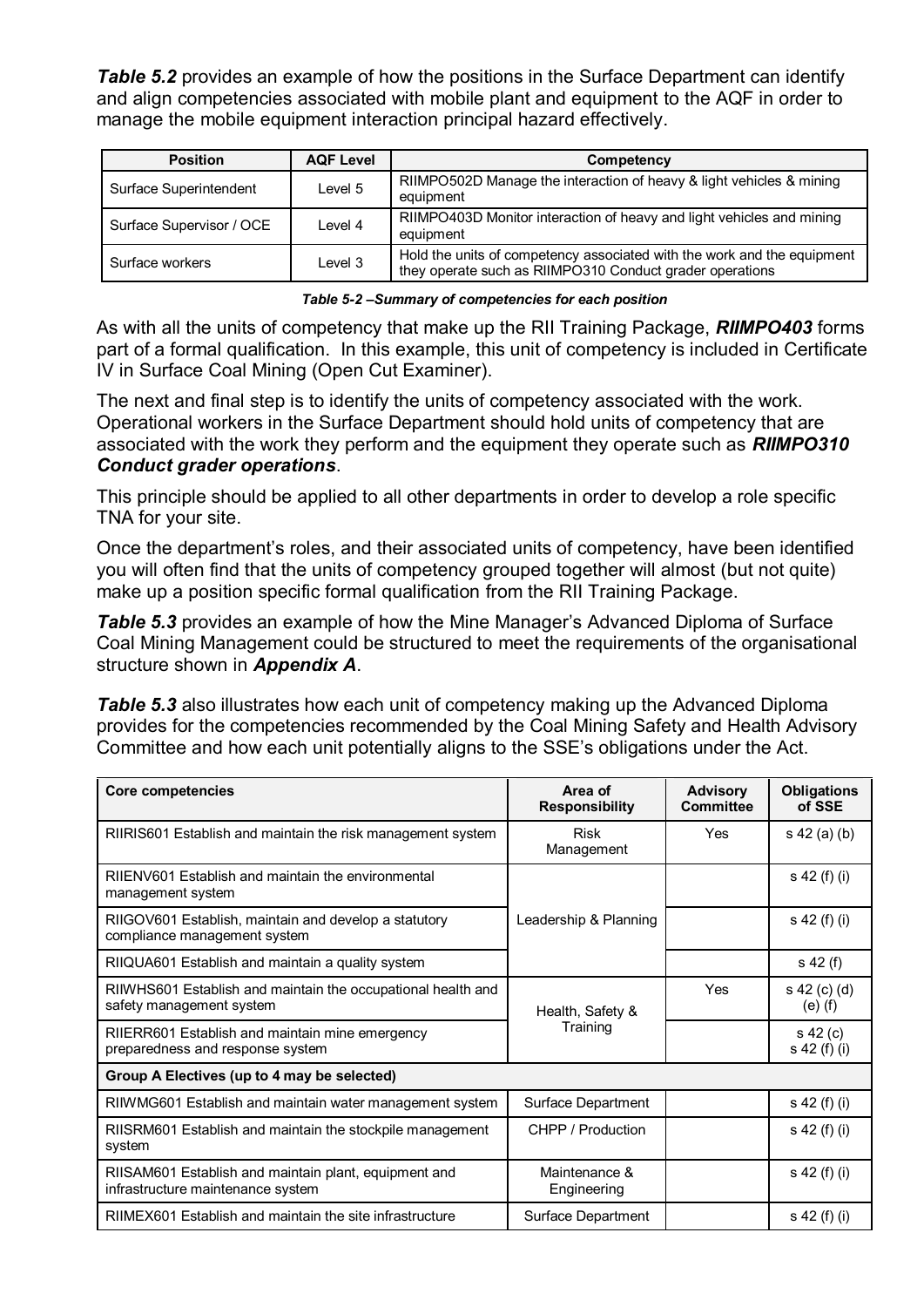| Group B Electives (up to 4 may be selected)                |                       |  |              |  |
|------------------------------------------------------------|-----------------------|--|--------------|--|
| BSBPMG609 Direct procurement and contracting for a project | Projects              |  | s 42 (f) (i) |  |
| BSBMGT616 Develop and implement strategic plans            |                       |  | s 42 (f) (i) |  |
| BSBMGT605 Provide leadership across the organisation       | Leadership & Planning |  | s 42 (f) (i) |  |
| BSBFIM501 Manage budgets and financial plans               |                       |  | s 42 (f) (i) |  |

*Table 5-3 – RII60713 Advanced Diploma of Surface Coal Mining Management* 

You may have noticed that table 5.3 is missing a unit of competency that covers the management of drilling activities taking place across the site. *RIIODG601 Manage multiple drilling operations* can be used to address this gap. One of the Group B electives shown in Table 5.3 may be substituted with this unit of competency.

*Table 5.4* provides an example of how a Certificate III in Resource Processing could be structured for coal mine workers employed in the CHPP / Production department. The ability to choose from a range of electives creates tailored pathways toward the same qualification.

| <b>Core competencies</b>                                     | Included in<br><b>STD 11</b> | Operational<br>Competency |
|--------------------------------------------------------------|------------------------------|---------------------------|
| RIIENV302 Apply environmentally sustainable work practices   |                              | Yes                       |
| RIICOM201 Communicate in the workplace                       | Yes                          |                           |
| RIIWHS201 Work safely and follow WHS policies and procedures | Yes                          |                           |
| RIIRIS301 Apply risk management processes                    |                              | Yes                       |
| Group A Elective (1 must be chosen)                          |                              |                           |
| RIIGOV201 Comply with site work processes/procedures         | Yes                          |                           |
| Group B Elective (6 must be chosen)                          |                              |                           |
| RIIERR302 Respond to local emergencies & incidents           | Yes                          |                           |
| RIIMCP301 Monitor coal preparation plant operations          |                              | Yes                       |
| RIIMPO305 Conduct coal stockpile dozer operations            |                              | Yes                       |
| RIIPRO301 Conduct crushing and screening plant operations    |                              | Yes                       |
| RIIPRO302 Perform processing control room operations         |                              | Yes                       |
| RIIHAN311 Conduct operations with integrated tool carrier    |                              | Yes                       |
| RIISRM302 Conduct stockpile reclaiming operations            |                              | Yes                       |
| RIIWHS301 Conduct safety and health investigations           |                              | Yes                       |
| RIICOM201 Communicate in the workplace                       |                              | Yes                       |
| MSAPMPER300 Issue work permits                               |                              | Yes                       |
| Group C and D (2 may be chosen from either group)            |                              |                           |
| RIIMPO208 Operate support equipment                          |                              | Yes                       |
| RIIWHS202 Enter and work in confined spaces                  |                              | Yes                       |
| RIIWHS204 Work safely at heights                             |                              | Yes                       |
| RIIMCP202 Conduct rail dispatch operations                   |                              | Yes                       |
| 2 may be chosen from any Cert II, III or IV                  |                              |                           |
| RIIVEH201 Operate light vehicle                              |                              | Yes                       |
| RIIERR205 Apply initial response first aid                   | Yes                          |                           |

*Table 5-4 – RII30413 Certificate III in Resource Processing*

There are a number of additional competencies required by coal mine workers employed in the CHPP / Production department that are not included in *Table 5.4***;** however the Certificate III in Resource Processing example provides a good foundation from which to develop a TNA for a coal mine worker in this area.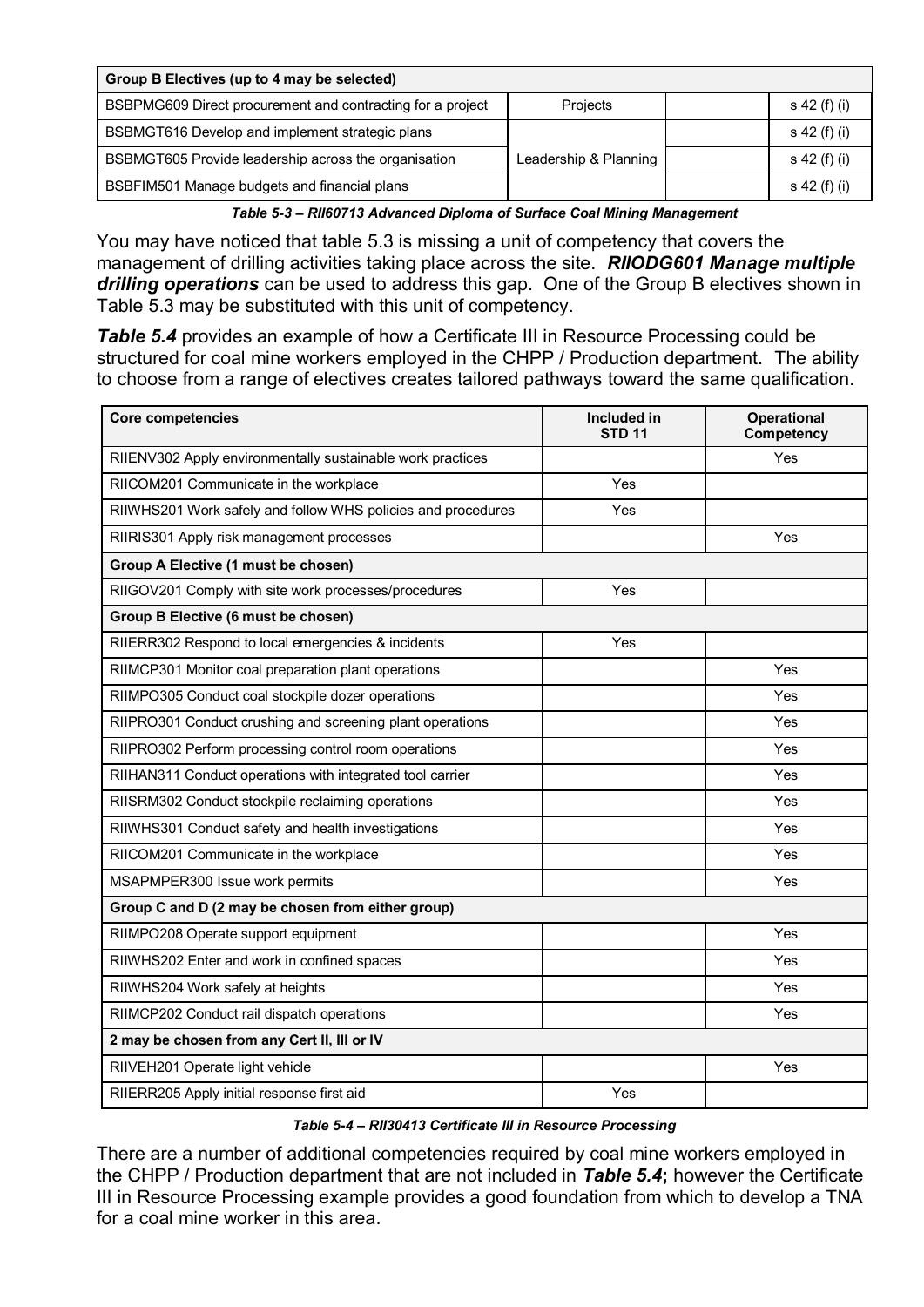### **6 Developing a Training Scheme for a Metalliferous Mine or Quarry (Extractive)**

The RII Resources and Infrastructure Industry Training Package Implementation Guide (2015) provide pathways to the Advanced Diploma of Metalliferous Mining for surface and underground metalliferous sites; and the Advanced Diploma of Extractive Industries Management for Quarrying.

The same principles used to align the organisational charts and competency requirements to the AQF and develop role specific qualifications used in the coal mining section of this paper should be used for metalliferous mines and quarries.

Once again, the management structure should be developed to implement the safety and health management system and to manage risk; with formal qualifications for each role developed based on the units of competency required to give people the skills they require to manage those risks appropriately in the performance of their day-to-day work.

# **7 Developing a Training Scheme for Drilling and Well Services**

The Queensland Petroleum and Gas Inspectorate's Competency Standard for Petroleum and Gas Well Drilling and Well Servicing (2014) defines the competency standards required for people performing work in drilling and well services; and provides comprehensive definitions for *direct supervision* and a *competent person*.

Section 54AA of the Petroleum and Gas (Production and Safety) Regulation 2004 requires that the operator of operating plant must ensure competency requirements are met; however it does not define what it means to "act under the supervision of a competent person".

For the purpose of applying the Competency Standard, the following points are provided for clarification:

- The person supervising must be on site and capable of face-to-face communication on each and every shift
- The person is competent if he or she is undergoing training as permitted by section 54AA (3)(a) or (4)(a) of the Regulation
- The person has acquired through training, qualification or experience, the knowledge and skills required to carry out the task

For the overarching requirements of section 675 of the Petroleum and Gas (Production and Safety) Act to be achieved, each person must have the necessary competencies to undertake their allocated work. The Competency Standard provides the following Tables which describe the minimum qualifications required for each area it applies to:

- Table A Mandatory minimum qualifications to undertake drilling for petroleum
- Table B Mandatory minimum qualifications to undertake well servicing on petroleum wells
- Table C Recommended minimum qualifications to undertake drilling for minerals and coal (where there is a risk of encountering petroleum)

It is important to note that section 299 of the Petroleum and Gas (Production and Safety) Act 2004 defines coal seam gas (CSG) as petroleum, and in circumstances where a drill rig is used to drill for CSG, the qualifications listed in Table A of the Competency Standard for Petroleum and Gas Well Drilling and Well Servicing (2014) must be held. In addition to this, the Competency Standard also recommends that well control qualifications are held by the Driller on rigs used in these circumstances.

**Table 7.1** shows how the competency standard aligns each position in a Drilling or Well Services organisation to the AQF.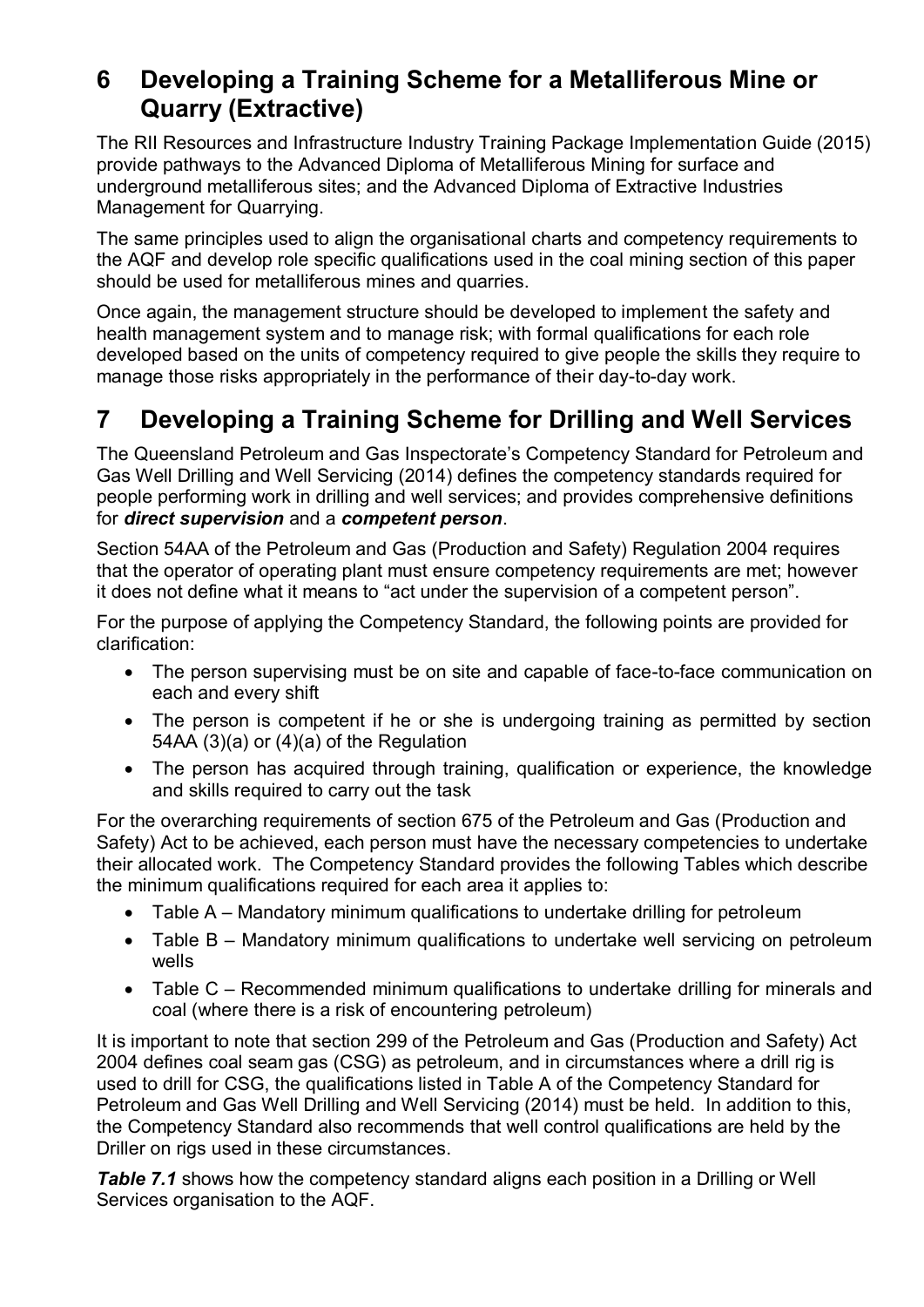| <b>Position</b>                                                          | <b>AQF Level</b>           | <b>Competencies Key</b><br><b>Focus</b>          | <b>Level of Responsibility</b>                                                                                        |
|--------------------------------------------------------------------------|----------------------------|--------------------------------------------------|-----------------------------------------------------------------------------------------------------------------------|
| <b>Executive Safety</b><br>Manager or General<br>Manager                 | Level 6<br>Adv. Dip        | Establish and maintain                           | Ultimate responsibility for establishing how the<br>work is planned/carried out                                       |
| Operator of Operating<br>Plant, Drilling<br>Supervisor or Rig<br>Manager | Level 5<br>Diploma         | Implement                                        | Communicate the plan to supervisors ensuring it<br>is well understood with action taken on variances<br>or deviations |
| Senior Driller                                                           | Level 4<br>Cert IV         | Apply and monitor                                | Transfer the plan into action (apply) and prevent<br>deviation of the plan (monitor)                                  |
| Driller or Trainee Driller                                               | Level 3<br>Cert III        | Conduct                                          | Conduct the work and consistently deliver results<br>against the plan                                                 |
| Driller's Assistant,<br>Floorman or Motorman                             | Level 2<br>Cert II         | Conduct and assist                               | Works under supervision                                                                                               |
| Utility Worker,<br>Leasehand or entry<br>level worker                    | Part Level<br>2<br>Cert II | Introduce to the industry,<br>conduct and assist | Works under constant, direct supervision                                                                              |

*Table 7-1 – Example of how the AQF aligns to roles in the Drilling and Well Services industries*

**Table 7.2** provides an example of how units of competency can be selected to develop role specific qualifications for persons employed in a Drilling organisation to manage rotary mud drilling.

| <b>Position</b>                 | <b>AQF Level</b> | Competency                                       |
|---------------------------------|------------------|--------------------------------------------------|
| <b>Executive Safety Manager</b> | Level 6          | RIIOGD601 Manage multiple drilling operations    |
| Operator of Op. Plant           | Level 5          | RIIOGD504 Manage drilling operations             |
| Senior Driller                  | Level 4          | RIIOGD403 Conduct drilling operations            |
| Driller / Trainee Driller       | Level 3          | RIINHB311 Conduct mud rotary drilling            |
| Driller's Assistant             | Level 2          | RIINHB211 Assist mud rotary drilling             |
| <b>Utility Worker</b>           | Partial Level 2  | Enrolled in RIINHB211 Assist mud rotary drilling |

*Table 7-2 –Competencies required by each position in a Drilling organisation's structure to manage rotary mud drilling operations*

Note that *RIIOGD601 Manage multiple drilling operations* forms part of the mine manager's training needs analysis for the surface coal mine shown in *Appendix A*.

From here the same principles discussed in the coal mining section of this paper can be applied to identify the units of competency required to develop the qualifications required by each position mentioned in the Competency Standard for Petroleum and Gas Well Drilling and Well Servicing.

It's important to note that the Drilling and Well Services industry (and any coal mines that are drilling for coal seam gas) are within the 12 month transition period for the implementation of the abovementioned Competency Standard into their Training Schemes.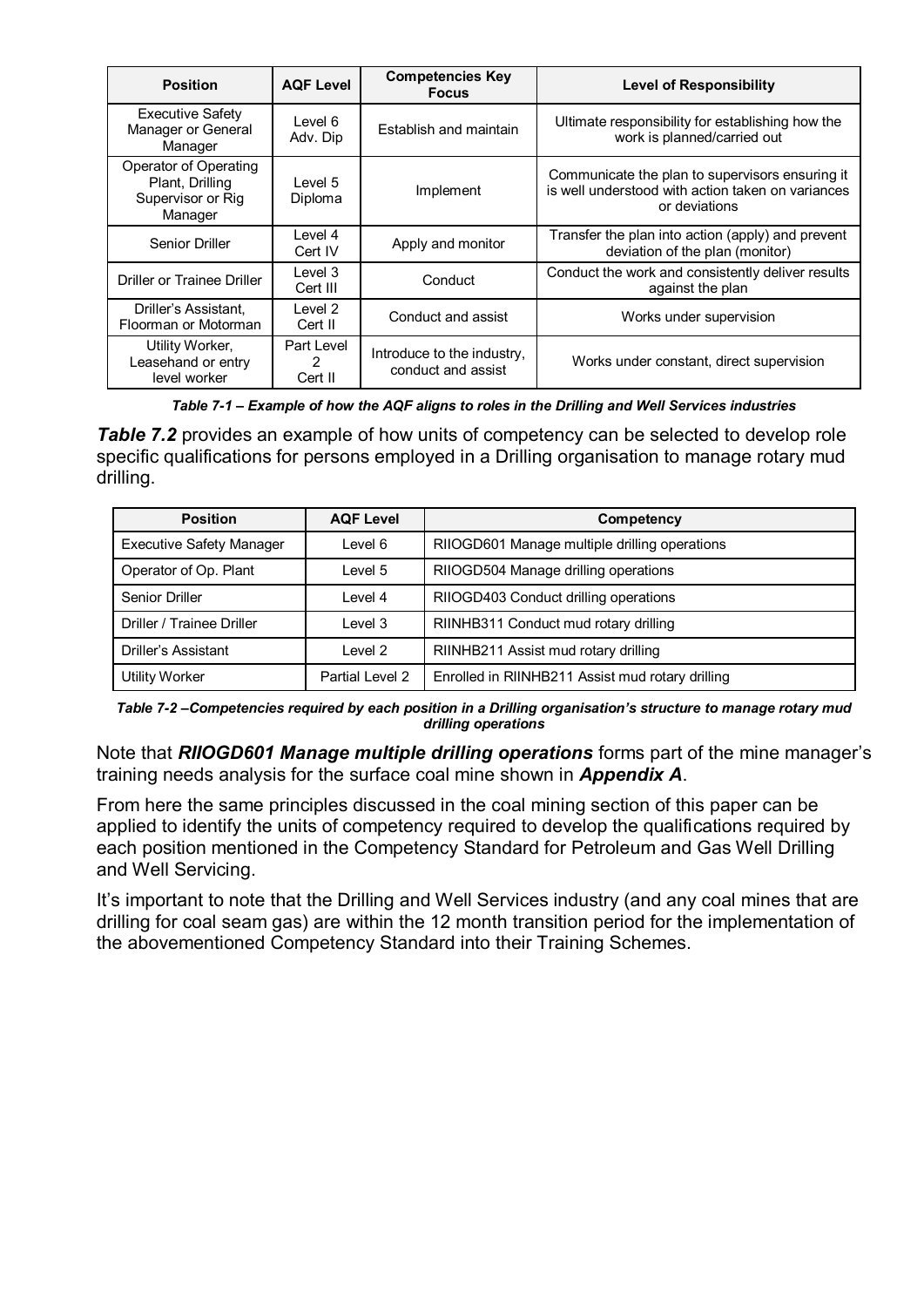# **8 Conclusion**

The intent of this paper was to provide an understanding of why, and how, to align a site's Training Scheme to the AQF, legislation and site specific requirements. The development of a Training Scheme requires an understanding of:

- Qualification levels as defined within the AQF
- Competency standards based on industry need
- Qualification requirements for industry sectors as defined by SkillsDMC
- Legislation relevant to sites to ensure statutory requirements are met
- The organisational structure and position accountabilities within the structure
- The site's principal hazards in order to manage the risk effectively.

Sites that have overlapping operations, such as coal mining, petroleum tenures and are drilling for coal seam gas need to have Training Schemes that take more than one piece of legislation into consideration to ensure competency requirements are captured.

Training pathways should commence from induction and follow through to provide vertical, and horizontal, career pathways for different role levels and types. As role competencies are defined, they can be grouped together on the basis of identifying a formal qualification. It is the intent of the government, through the AQF, to assist individuals to obtain a formal qualification at work – government funding is available to support this concept.

The benefits of aligning to the AQF far outreach those of simple compliance. A well-designed training scheme can increase individual and organisational performance, employee engagement, provide career and qualification pathways and enable the organisation to undertake talent and succession planning to provide sustainability within the industry in which it operates.